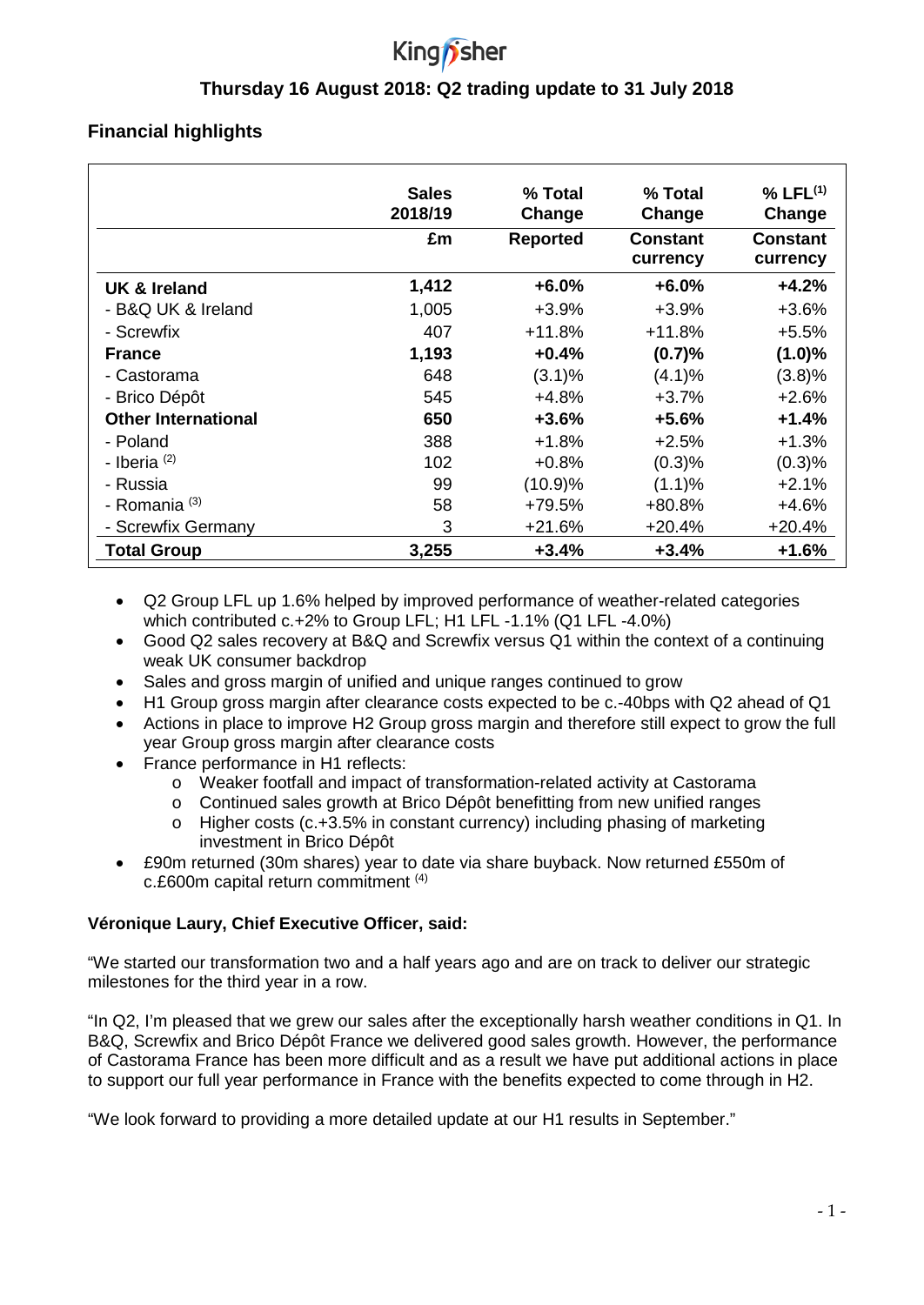

## **Q2 trading highlights by division (in constant currencies)**

#### **UK & IRELAND**

Total sales +6.0%. LFL +4.2% reflecting improved performances at B&Q and Screwfix within the context of a continuing weak UK consumer backdrop

- **B&Q UK & Ireland** sales +3.9%. LFL +3.6% driven by strong performance of weather-related categories benefiting LFL by c.+7% (impact on LFL in Q1 18/19 c.-6%, H1 18/19 c.+1%)
- **Screwfix** sales +11.8%. LFL +5.5% with 12 new outlets opened during Q2

#### **FRANCE**

Total sales -0.7% (LFL -1.0%). Sales for the home improvement market (Banque de France data<sup>(5)</sup>) were up c.1% in Q2

- **Castorama** sales -4.1%. LFL -3.8% reflecting continued softer footfall and the impact of transformation-related activity. LFL of weather-related categories was flat (impact on LFL in Q1 18/19 c.-4%, H1 18/19 c.-2%)
- **Brico Dépôt** sales +3.7%. LFL +2.6% reflecting good growth from the new unified ranges, which continue to re-energise the Brico Dépôt offer, supported by investment in marketing

#### **OTHER INTERNATIONAL**

Total sales in **Poland** +2.5%. LFL +1.3% against a strong comparative (Q2 17/18: +4.0%)

#### **Footnotes**

 $<sup>(1)</sup>$  Like-for-like sales growth representing the constant currency, year on year sales growth for stores</sup> that have been open for more than a year

(2) Brico Depôt Spain & Portugal

(3) Includes Praktiker Romania acquired on 30 November 2017

 $(4)$  Through to end of FY 2018/19 (over and above the annual ordinary dividend) (5) Includes relocated and extended stores [http://webstat.banque](http://webstat.banque-france.fr/en/browse.do?node=5384326)[france.fr/en/browse.do?node=5384326](http://webstat.banque-france.fr/en/browse.do?node=5384326)

#### **Contacts**

|                    | Tel:                 | Email:                                                |
|--------------------|----------------------|-------------------------------------------------------|
| Investor Relations |                      | +44 (0) 20 7644 1082 investorenguiries@kingfisher.com |
| Media Relations    | +44 (0) 20 7644 1030 | corpcomms@kingfisher.com                              |
| Teneo Blue Rubicon | +44 (0) 20 7260 2700 | Kfteam@teneobluerubicon.com                           |

This announcement can be downloaded from [www.kingfisher.com.](http://www.kingfisher.com/) Data tables for Q2 2018/19 are available for download in excel format at<http://www.kingfisher.com/index.asp?pageid=59> Our next announcement will be the Half Year results on 19 September 2018.

We can be followed on Twitter @kingfisherplc with the Q2 results tag #KGFQ2. Kingfisher American Depository Receipts are traded in the US on the OTCQX platform:(OTCQX: KGFHY) <http://www.otcmarkets.com/stock/KGFHY/quote>